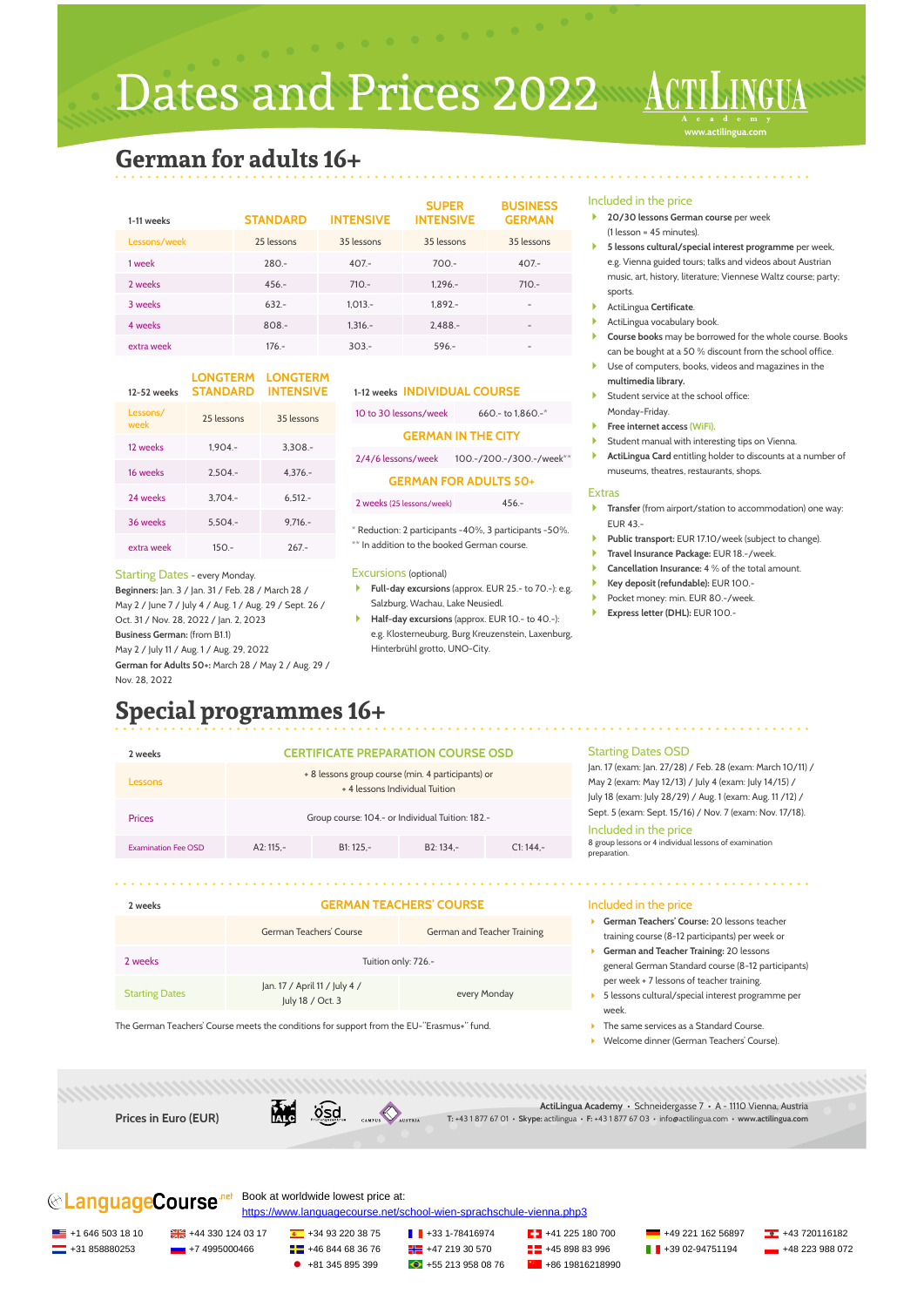### **Special programmes 16+**

#### **8-52 weeks UNIVERSITY PREPARATION AND ENROLMENT GUIDANCE**

Supplement **University Preparation:** 240.- **/ Enrolment Guidance:** 495.-

#### Extras

- Study fees: EUR 382 745.-/term at public universities. For EU or EEA nationals the fees are waived. Study fees for private universities on request.
- Accommodation after language course.

#### Included in Enrolment Guidance

- Schedule for the path to your studies and visa support.
- Guidance for **submitting of enrolment documents** at 1-3 Austrian universities or for University Preparation Programme (Vorstudienlehrgang).

Should no suitable position be found, we will refund

For students from non-European Union member

Applicants receive no remuneration and must pay for accommodation and board themselves (accommodation: approx. EUR 155 - 415.-/week).

#### **8-52 weeks GERMAN AND WORK EXPERIENCE**

#### Supplement **Placement Service Work Experience:** 435.-

 $FIR 290 -$ 

states and the EU.

Included in the price

- **Placement at an Austrian company:** telephone or personal interview; selection of a company suitable for the applicant.
- **Evaluation and final report** by the employer.

#### **Note**: Minimum duration: 4 weeks tuition + 4/8 weeks work experience. No specific position or employment location can be guaranteed.

#### . . . . . . . . . . . . . . .

#### **4-52 weeks GERMAN AND MUSIC**

Unpaid Work Experience

#### Lessons/week + 1 instrumental lesson and 1-3 theory subjects

#### Surcharge per week 76.-

### Included in the price

#### **Placement at the Conservatory:**

- ▶ 1 instrumental/voice lesson per week.
- ▶ 1-3 theory subjects per week.
- **Conservatory Certificate.**
- 
- **1 additional instrumental or voice lesson** per week: EUR 58.-/week.  $\blacktriangleright$  Practice facilities at the Conservatory

approx. EUR 3.-/hour.

#### Included in University Preparation

- ▶ 8 group lessons exam preparation.
- **University entrance exam** examination fee: OSD Zertifikat B2 or OSD Zertifikat C1.\*
- **2 free tutorials:** Advice on the Austrian system of higher education and help with choice of study programme and university with the ActiLingua university advisor.

\*Students required to attend the University Preparation Programme (VWU) at Vienna University must pass the supplementary examination in German (EPD) directly at the VWU.

#### Starting Dates

every Monday. Beginners: see Standard Course.

#### Paid Work Experience

For students from the EU, Norway, Iceland and Switzerland. Remuneration: approx. EUR 330-800.- net per month for a 40-hour week. Accommodation is provided by the employer or financed by an appropriately higher salary. A liability and health insurance must be contracted by the applicant. The availability of paid work experience is limited and can therefore only be offered to applicants with very good German skills.

#### Starting Dates

Every Monday. Beginners: see Standard Course

#### Holidays of the Conservatory

Public holidays and Dec. 24, 2021 - Jan. 6, 2022 / Feb. 7-12 / April 9- April 18 / June 4-6 / July 2 - Sept. 4 / Oct. 27-31 / Dec. 24, 2022 - Jan. 6, 2023. Theoretical lessons may be cancelled without substitution during exam periods in September, January and June. No music teaching on holidays. Lessons cannot be made up subsequently.

### **Accommodation 16+**

#### **PER PERSON PER WEEK**

|                                                | Twin            | $136 -$ |
|------------------------------------------------|-----------------|---------|
| Family/<br>Apartment                           | Single          | $208 -$ |
|                                                | Twin for Single | $240 -$ |
| ActiLingua                                     | Twin            | $159 -$ |
| Residence<br>Standard/<br><b>Student House</b> | Single          | $219 -$ |
|                                                | Twin for Single | $252 -$ |
| ActiLingua Resi-<br>dence Superior             | 1 person        | $405 -$ |
| (Apartment for<br>private use)                 | 2 persons       | $285 -$ |

#### Host Family

Host families can be childless couples, parents with schoolchildren or older people whose grown-up children have left home. You have your own single or twin room. You share the bathroom and the kitchen with your hosts. **Meals:** Breakfast or half-board.



#### Extras

Extras

| High-season surcharge<br>(July 03 - Aug. 27, 2022) | 57 - / week         |
|----------------------------------------------------|---------------------|
| Meals (Family, Residence, Student House):          |                     |
| <b>Breakfast</b>                                   | 52 .- / week        |
| Half-board                                         | 138 - / week        |
| <b>Transfer</b><br>(from airport/station)          | $43 -$<br>(one way) |
| Key Deposit (refundable)                           | 1ററ -               |

#### Apartment

Accommodation in a well-maintained flat shared with other ActiLingua students. Single or twin rooms with shared bathroom and kitchen. Cleaning once a week. Max. 20-40 minutes from school with public transport.

#### ActiLingua Residence

**Close** to school and city centre (10-15 minutes by public transport). Quiet apartments located next to underground station. Newly renovated, typical Viennese Art Nouveau building. The apartments are modern and comfortably furnished. All apartments are equipped with telephone, radio, SAT-TV and free WiFi and a fully equipped kitchen.

- **Standard apartments:** Apartments, 60-75 m², are shared with other ActiLingua students. 2-5 students share kitchen and bathroom. Cleaned twice a week.
- **Superior apartments:** Own apartment for 1-2 persons, 30-40 m² with shower/toilet and kitchen. Cleaned Monday through Friday. **Meals:** Use of kitchen, breakfast or half-board.

#### Student House (July/August)

Single, twin or shared bed rooms with breakfast or half-board. Arrival: Sunday, Depature: Saturday.



#### **CanguageCourse** Book at worldwide lowest price at: <https://www.languagecourse.net/school-wien-sprachschule-vienna.php3>

 $\blacksquare$  +1 646 503 18 10  $\blacksquare$   $\blacksquare$  +44 330 124 03 17  $\blacksquare$  +34 93 220 38 75  $\blacksquare$   $\blacksquare$  +33 1-78416974  $\blacksquare$  +41 225 180 700  $\blacksquare$  +49 221 162 56897  $\blacksquare$  +43 720116182

<u>-</u>+31 858880253 +7 4995000466 + +46 844 68 36 76 + +47 219 30 570 +45 898 83 996 + 39 02-94751194 + +48 223 988 072

 $\bullet$  +81 345 895 399  $\bullet$  +55 213 958 08 76  $\bullet$  +86 19816218990

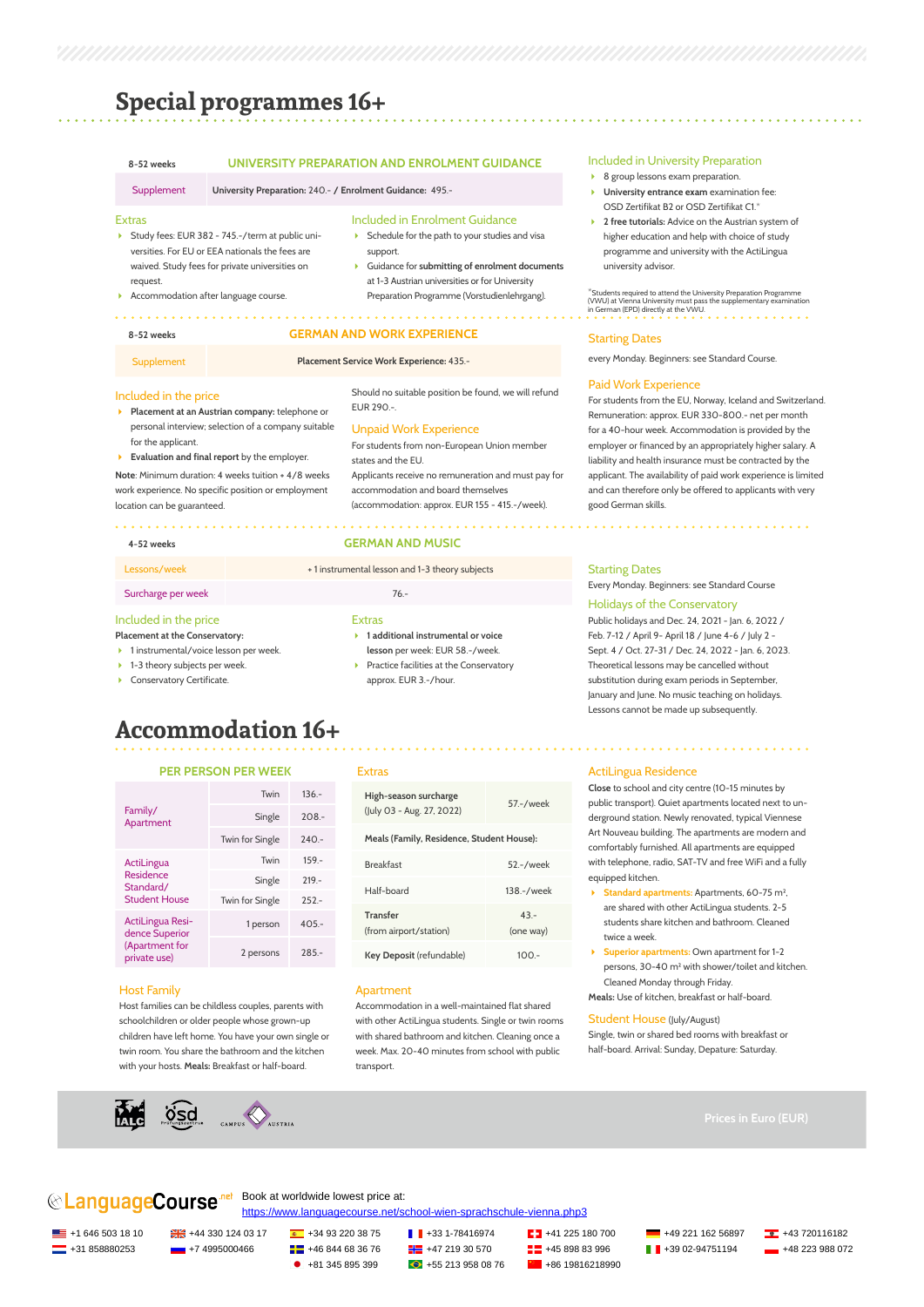## **Holiday Course 16-19 years**

#### **1-8 weeks HOLIDAY COURSE 1 HOLIDAY COURSE 2**

| Lessons/week | 25 lessons | 35 lessons                    | Starting dates 2022: July 3 / July 10 / July 17 / July 24 / July 31 / Aug. 7 / Aug. 14<br>Total beginners only July 3 and July 31.<br>Arrival: Sunday; Departure: Saturday |
|--------------|------------|-------------------------------|----------------------------------------------------------------------------------------------------------------------------------------------------------------------------|
| 2 weeks      | $1.303 -$  | $1.509 -$                     | July 3-July 16/July 10-July 23/July 17-July 30/July 24-Aug. 6/July 31-Aug. 13/Aug. 7-Aug. 20/Aug. 14-Aug. 27                                                               |
| 3 weeks      | $1.833 -$  | $2.142 -$                     | July 3-July 23/July 10-July 30/July 17-Aug. 6/July 24-Aug. 13/July 31-Aug. 20/Aug. 7-Aug. 27                                                                               |
| 4 weeks      | $2.363 -$  | $2.775 -$                     | July 3-July 30/July 10-Aug. 6/July 17-Aug. 13/July 24-Aug. 20/July 31-Aug. 27                                                                                              |
| 6 weeks      | $3.423 -$  | $4.041 -$                     | July 3-Aug. 13/July 10-Aug. 20/July 17-Aug. 27                                                                                                                             |
| 8 weeks      | $4.483 -$  | $5.307 -$                     | July 3-Aug. 27                                                                                                                                                             |
|              |            | <b>OSD Certificate course</b> | July 4 (exam: July 14/15) / July 18 (exam: July 28/29) / Aug. 1 (exam: Aug. 11/12)                                                                                         |

#### Included in the price

- **20 or 30 German lessons** per week. (1 lesson = 45 minutes)
- ActiLingua **Certificate**.
- **Accommodation** in Student House in shared room, half-board.
- **Activity and leisure programme: (**5 lessons/week) **Sports:** Football, basketball, aerobics. **Cultural and social activities:**  party, Viennese waltz lessons, culture-quizzes.
- **Evening activities:** Vienna by night, disco. **Course books** may be borrowed for the duration
- of the course. Books can be bought at a 50 %
- discount from the school office.
- ▶ Use of computers, books, videos and magazines in the multimedia library.
- **Free internet access (WiFi)** at school.

#### **Extras**

- Surcharge for single room: EUR 72.- per week.
- **Transfer** (from airport/station to accommodation) one way: EUR 43.-
- **Public transport:** EUR 17.10 per week (oblig., subject to change).
- **Travel Insurance:** EUR 18.- per week.
- **Cancellation Insurance:** 4 % of the total amount.
- **1 full-day excursion:** Salzburg/Wachau EUR 70.-
- **1 half-day excursion:** e.g. Laxenburg/Burg Kreuzenstein EUR 40.-
- **Vienna Highlights:** Guided tours, entrances to famous Viennese sights: EUR 20.-/week.
- **OSD-Exam Preparation** (8 lessons): EUR 104.- Examination fee: EUR 115-144.-
- **Concert:** EUR 44.-
- **Express letter (DHL):** EUR 100.-

## **Summer School 12-17 years**

| 1-5 weeks                     | <b>SUMMER COURSE 1</b>             |                                    | <b>SUMMER COURSE 2</b>             |                                    |                                                                                                                          |
|-------------------------------|------------------------------------|------------------------------------|------------------------------------|------------------------------------|--------------------------------------------------------------------------------------------------------------------------|
| Lessons/week                  | 20 lessons                         |                                    | 30 lessons                         |                                    | <b>Starting dates 2022</b>                                                                                               |
| <b>Prices</b><br>(Full board) | Tuition +<br>Residence<br>Standard | Tuition +<br>Residence<br>Superior | Tuition +<br>Residence<br>Standard | Tuition +<br>Residence<br>Superior | July 3 / July 17 / July 24 / July 31<br>Total beginners only July 3 and July 17.<br>Arrival: Sunday; Departure: Saturday |
| 1 week                        | $975 -$                            | $1.067 -$                          | $1.081 -$                          | $1.173 -$                          | July 31 - Aug. 6                                                                                                         |
| 2 weeks                       | $1.692 -$                          | $1.876 -$                          | $1.904 -$                          | $2.088 -$                          | July 3 - July 16 / July 17 - July 30 / July 24 - Aug. 6                                                                  |
| 3 weeks                       | $2.409 -$                          | $2.685 -$                          | $2.727 -$                          | $3.003 -$                          | July 3 - July 23 / July 17 - Aug. 6                                                                                      |
| 5 weeks                       | $3.843 -$                          | $4.303 -$                          | $4.373 -$                          | $4.833 -$                          | July 3 - Aug. 6                                                                                                          |
|                               |                                    |                                    |                                    | <b>OSD Certificate course</b>      | July 11 (exam: July 14/15) / July 25 (exam: July 28/29)                                                                  |

### Included in the price

- **20 or 30 German lessons** per week (1 lesson = 45 minutes)
- ActiLingua **Certificate**.
- **Accommodation** in Summer School Residence **Standard rooms: 4-6 bed** rooms (communal shower). Toilet on each floor. **Superior rooms: 3-4 bed** rooms with shower.
- Bed linen is provided, please bring towels.
- **Full board:** Three meals per day.
- **Full supervision.**
- **Full activity and leisure programme:** e.g. **Sports:** Badminton, beach-volleyball, football, basketball, swimming, aerobics. **Cultural and social activities:** Theatre, workshop, Vienna waltzing lessons, culture-quizzes.
- **Evening activities:** e.g. discos, Vienna by night, barbecue-party, videos.

#### Extras

**Transfer** on arrival and departure: Airport: EUR 86.- railway station: EUR 62.- UM Service + Transfer (one way): 9am-5pm: EUR 104.- / 5pm-9am: EUR 129.-

#### **To be paid directly in Vienna:**

- **Public Transport:** EUR 17.10 per week (oblig. for students 15+ years, subject to change).
- **1 full-day excursion:** e.g. Salzburg/Wachau EUR 70.-
- **1 half-day excursion:** e.g. Laxenburg/Burg Kreuzenstein EUR 40.-
- **Culture Special:** Guided tours, entrances to famous Viennese sights: EUR 26.- per week.
- 
- 
- OSD Zertifikat B2: EUR 134.- Exam Preparation (6/8 lessons): EUR 78.-/EUR 104,-
- 
- 
- 
- 

### **CAnguageCourse** Book at worldwide lowest price at: <https://www.languagecourse.net/school-wien-sprachschule-vienna.php3>

<u>ES</u> +1 646 503 18 10 <del>D</del> +43 330 124 03 17 **4** +34 93 220 38 75 **+45** +33 1-78416974 **+45 221 182 5180 700 +49 221 162 56897 <b>+43** 720116182 <u><del></del></u> +31 858880253 +7 4995000466 + 46 844 68 36 76 +47 219 30 570 + 45 898 83 996 + 39 02-94751194 +48 223 988 072

 $\bullet$  +81 345 895 399  $\bullet$  +55 213 958 08 76  $\bullet$  +86 19816218990

- **Tennis:** 6/8/10 lessons (EUR 70.-/90.-/115.-) **Concert:** EUR 44.-
- **DSD Exam: OSD Zertifikat B1: EUR 125.-**
- **Travel Insurance: EUR 18.- per week.**
- **Cancellation Insurance:** 4 % of the total amount.
- **Express letter (DHL):** EUR 100.-
- **Deposit** (refundable): EUR 40.-

**DSC** CAMPUS AUSTRIA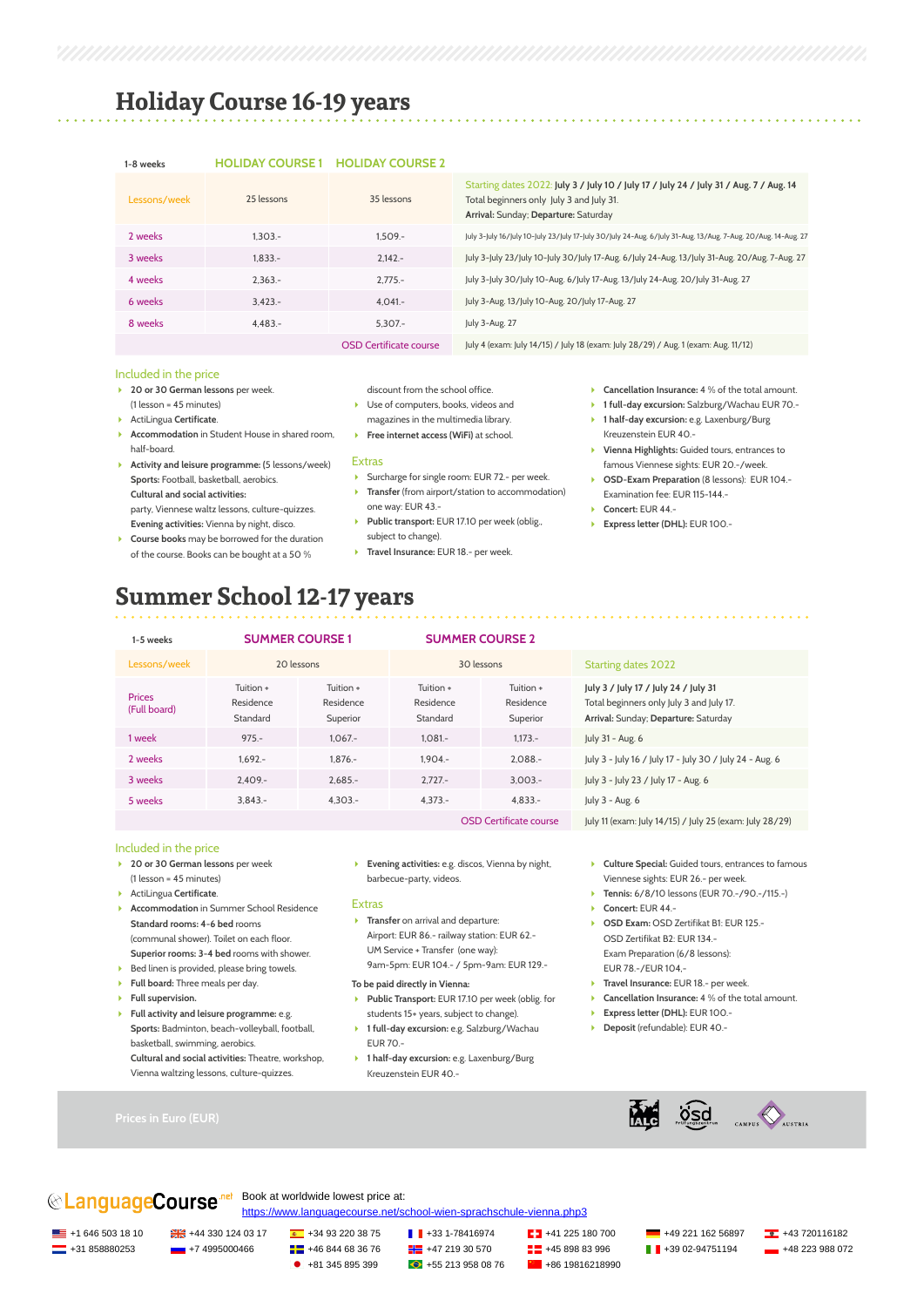### **Live Online German Courses**

|              |                 |                  | <b>SEMI</b>      |
|--------------|-----------------|------------------|------------------|
| 1-11 weeks   | <b>STANDARD</b> | <b>INTENSIVE</b> | <b>INTENSIVE</b> |
| Lessons/week | 20 lessons      | 30 lessons       | 10 lessons       |
| 1 week       | $227 -$         | $354 -$          | $139 -$          |
| 2 weeks      | $403 -$         | $657 -$          | $227 -$          |
| 3 weeks      | $579 -$         | $960 -$          | $315 -$          |
| 4 weeks      | $755 -$         | $1.263 -$        | $403 -$          |
| extra week   | $176 -$         | $303 -$          | $88 -$           |

#### Included in the price

Live online German lessons (1 lesson = 45 minutes) - number of lessons according to the price table.

- ▶ 2 live online cultural lessons per week.
- **ActiLingua Certificate**
- **D** Online teaching material.

#### Join our free trial live lesson!

Take a free trial live lesson to get an impression of ActiLingua live online German courses and discuss your German goals. You can choose between two levels - elementary and intermediate. Registration by email required.

More information and registration For more information visit our website **www.actilingua.com**. Tel: +43 1 877 67 01 Email: info@actilingua.com The easiest way to **register for a live online German course** at ActiLingua is via the secure online registration form on our homepage www.actilingua. com. At the time of registration, please pay the deposit of EUR 198.-, which will be deducted from the total amount.



# **CAnguageCourse**<sup>net</sup> Book at worldwide lowest price at:

<https://www.languagecourse.net/school-wien-sprachschule-vienna.php3>

+1 646 503 18 10 +44 330 124 03 17 +34 93 220 38 75 +33 1-78416974 +41 225 180 700 +49 221 162 56897 +43 720116182 <u><del></u> +</del>31 858880253 +67 4995000466 + +46 844 68 36 76 + +47 219 30 570 + +45 898 83 996 + +39 02-94751194 + +48 223 988 072</u>

 $\bullet$  +81 345 895 399  $\bullet$  +55 213 958 08 76  $\bullet$  +86 19816218990

**2-4 weeks INDIVIDUAL TUITION** 10 to 30 lessons/week 500.- to 1,500.-/week

. . . . . . . . . . . . . . . .

#### Starting dates 2022:

Jan. 3 / Jan. 31 / Feb. 28 / March 28 / May 2 / June 7 / July 4 / Aug. 1 / Aug. 29 / Sept. 26 / Oct. 31 / Nov. 28, 2022 / Jan. 2, 2023